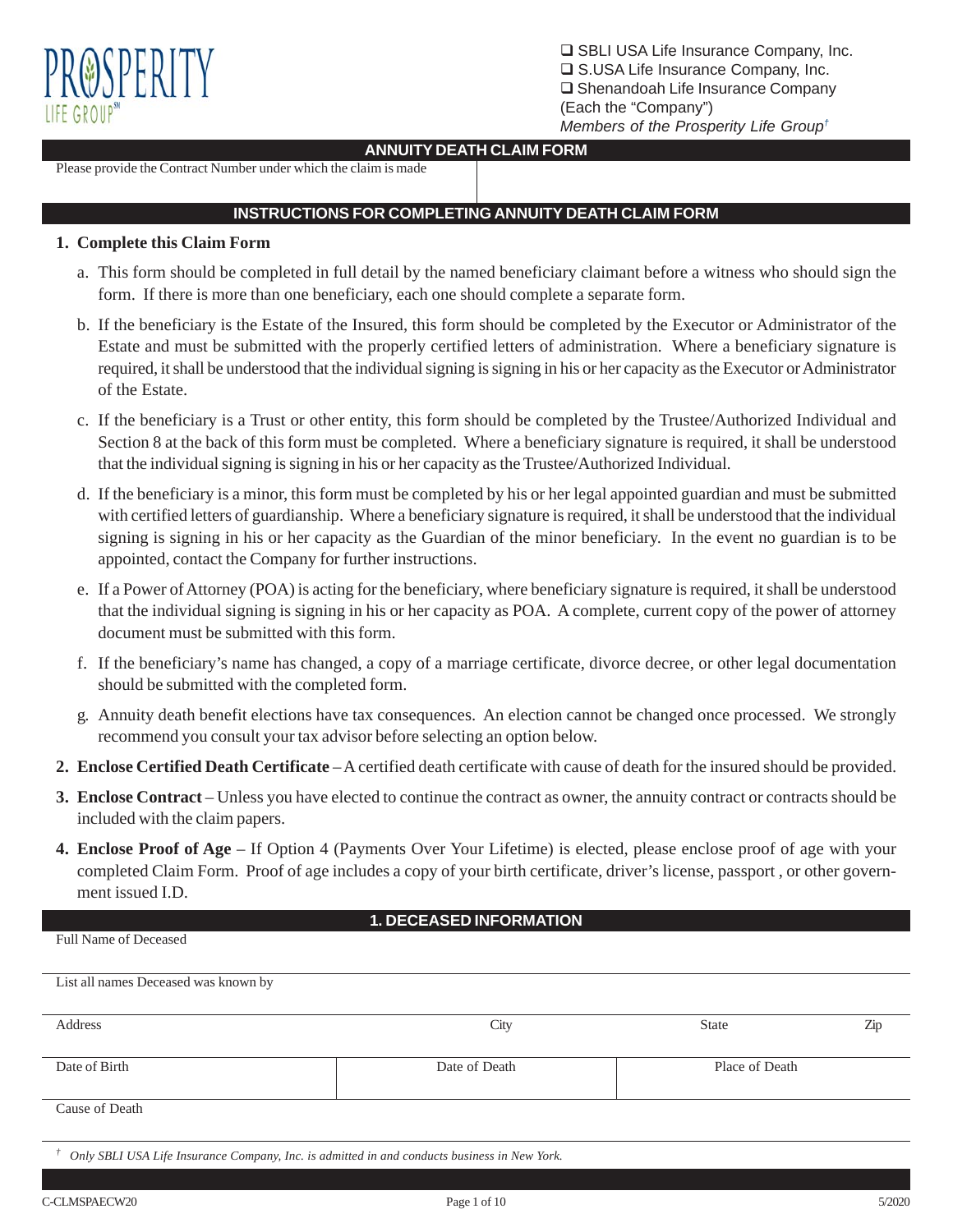| Name of Beneficiary      |                                                                                                                         | 2. BENEFICIARY (CLAIMANT) INFORMATION  |                                                                                                                                             |                                                                                                                                                                                                                                              |
|--------------------------|-------------------------------------------------------------------------------------------------------------------------|----------------------------------------|---------------------------------------------------------------------------------------------------------------------------------------------|----------------------------------------------------------------------------------------------------------------------------------------------------------------------------------------------------------------------------------------------|
|                          |                                                                                                                         |                                        |                                                                                                                                             | Daytime Telephone Number                                                                                                                                                                                                                     |
| Relationship to Deceased |                                                                                                                         |                                        | Date of Birth/Trust                                                                                                                         | Social Security or Tax ID Number                                                                                                                                                                                                             |
| Address                  |                                                                                                                         | City                                   |                                                                                                                                             | State<br>Zip                                                                                                                                                                                                                                 |
| Email Address            |                                                                                                                         |                                        |                                                                                                                                             | Sex                                                                                                                                                                                                                                          |
|                          | You are completing this form as:                                                                                        | $\Box$ Beneficiary                     | $\Box$ POA                                                                                                                                  | $\Box$ Male<br>$\Box$ Female<br>$\Box$ Executor                                                                                                                                                                                              |
| $\Box$ Administrator     | $\Box$ Trustee                                                                                                          | $\Box$ Guardian                        | $\Box$ Other (explain)                                                                                                                      |                                                                                                                                                                                                                                              |
|                          |                                                                                                                         | 3. DEATH BENEFIT OPTION ELECTION       |                                                                                                                                             |                                                                                                                                                                                                                                              |
|                          |                                                                                                                         | Options) before making your selection. | Please select a death benefit option below. Eligibility requirements apply.<br>Refer to the Section 9 (Description of Annuity Death Benefit | $\Box$ Option 1. Continuation of the Contract as Owner (surviving spouse sole primary beneficiary only). Please also com-                                                                                                                    |
|                          | plete Section 4 (Beneficiary Designation) below.                                                                        |                                        |                                                                                                                                             |                                                                                                                                                                                                                                              |
|                          | $\Box$ Option 2. Lump Sum Payment. Please also complete Section 5 (Tax Election) below.                                 |                                        |                                                                                                                                             |                                                                                                                                                                                                                                              |
|                          | below.                                                                                                                  |                                        |                                                                                                                                             | $\Box$ Option 3. Deferral Up to Five Years. Please also complete Sections 4 (Beneficiary Designation) and 5 (Tax Election)                                                                                                                   |
|                          |                                                                                                                         |                                        |                                                                                                                                             | $\Box$ Option 4. Payments Over Your Lifetime (limited to 10 years for non-spouse IRA beneficiaries unless one of the other                                                                                                                   |
|                          |                                                                                                                         |                                        |                                                                                                                                             | limited exceptions under the tax laws applies). Please submit proof of sex and age and indicate the frequency of<br>distribution and start date below. Please also complete Sections 4 (Beneficiary Designation) and 5 (Tax Election) below. |
|                          | <b>Distribution Frequency</b> (Select one - we will pay annually if no selection made):                                 |                                        |                                                                                                                                             |                                                                                                                                                                                                                                              |
|                          | $\Box$ Monthly<br>$\Box$ Quarterly                                                                                      | $\Box$ Semi-annually $\Box$ Annually   |                                                                                                                                             |                                                                                                                                                                                                                                              |
|                          | the claim is processed)                                                                                                 |                                        |                                                                                                                                             | Start Date: Cannot be 29th, 30th or 31st of a month. If left blank, we will default to the date                                                                                                                                              |
|                          | December 31st of the year following the date of death of the decedent for qualified plans)                              |                                        |                                                                                                                                             | Note: The start date selected must be no later than one year from the date of death of the decedent (or                                                                                                                                      |
|                          | <b>Option 5. Annuitization Option.</b> We will send you additional information and forms needed to process this option. |                                        |                                                                                                                                             |                                                                                                                                                                                                                                              |
|                          | below.                                                                                                                  |                                        |                                                                                                                                             | $\Box$ Option 6. Transfer. Please complete the information regarding the financial institution to which the funds will be sent                                                                                                               |
|                          | this election.                                                                                                          |                                        |                                                                                                                                             | <b>IMPORTANT:</b> A letter of acceptance is required from the institution named below before we can process                                                                                                                                  |
|                          |                                                                                                                         |                                        |                                                                                                                                             |                                                                                                                                                                                                                                              |
|                          |                                                                                                                         |                                        |                                                                                                                                             |                                                                                                                                                                                                                                              |
|                          |                                                                                                                         |                                        |                                                                                                                                             |                                                                                                                                                                                                                                              |
|                          | Please select ONE option below:                                                                                         |                                        |                                                                                                                                             |                                                                                                                                                                                                                                              |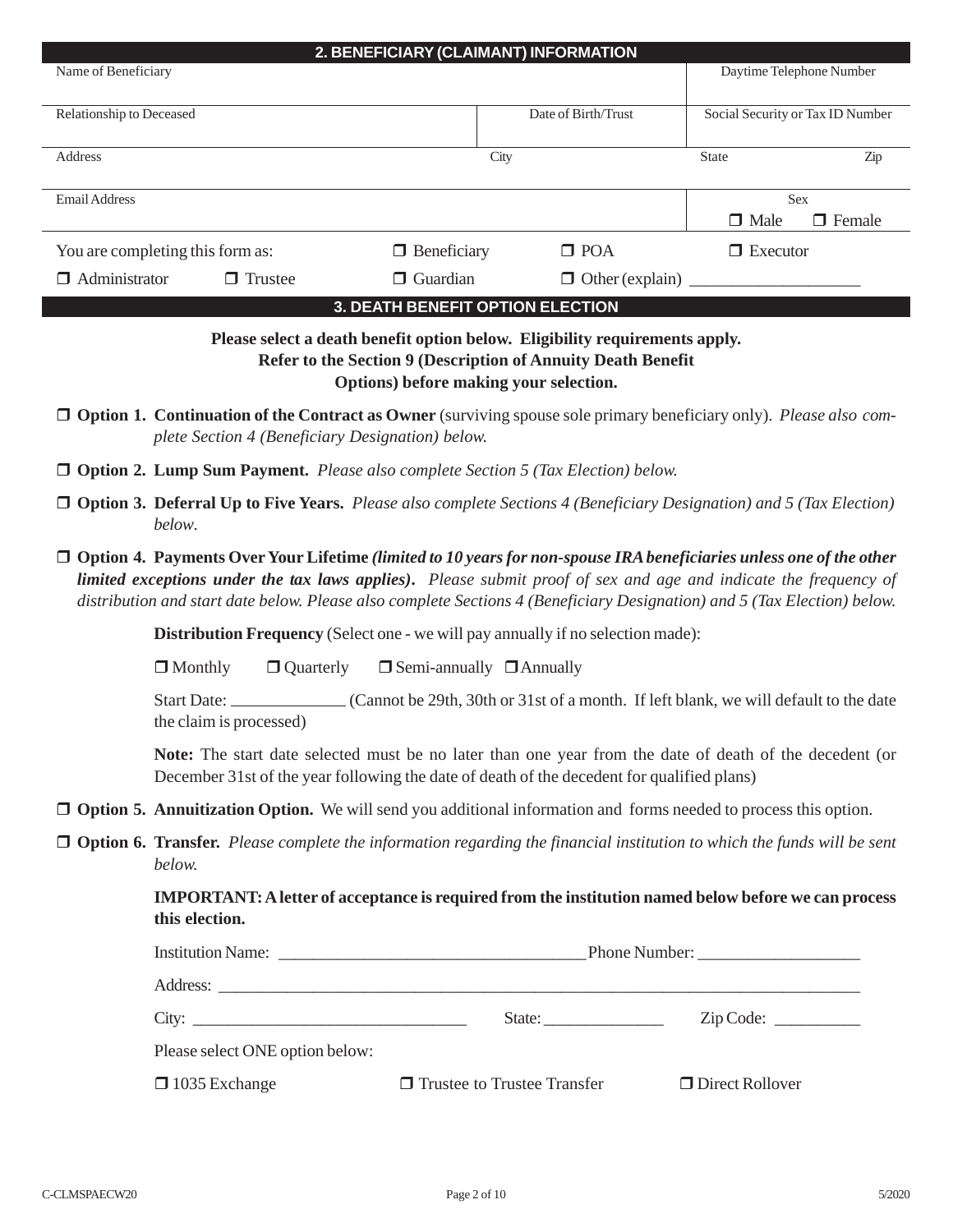## **4. BENEFICIARY DESIGNATION**

Please complete if you elected Option 1, 3 or 4 above in order to designate a beneficiary in the event of your death. If a beneficiary designation is not in place, any proceeds due at your death will be paid in a lump sum to your estate. Designations in each category must equal 100%. Contingent beneficiaries will receive payment only if there are no surviving primary beneficiaries.

|                                  |                     | PRIMARY BENEFICIARY INFORMATION           |                  |                                 |
|----------------------------------|---------------------|-------------------------------------------|------------------|---------------------------------|
| Beneficiary                      |                     |                                           |                  | Social Security # or Tax ID #   |
| Address (Number, Street, Apt. #) |                     |                                           | City             | <b>State</b><br>Zip Code        |
| Date of Birth                    | Relationship to You | Percent of Proceeds                       | Telephone Number | Email                           |
| Beneficiary                      |                     |                                           |                  | Social Security # or Tax ID #   |
| Address (Number, Street, Apt. #) |                     |                                           | City             | <b>State</b><br>Zip Code        |
| Date of Birth                    | Relationship to You | Percent of Proceeds                       | Telephone Number | Email                           |
|                                  |                     | <b>CONTINGENT BENEFICIARY INFORMATION</b> |                  |                                 |
| Beneficiary                      |                     |                                           |                  | Social Security # or Tax ID #   |
| Address (Number, Street, Apt. #) |                     |                                           | City             | Zip Code<br>State               |
| Date of Birth                    | Relationship to You | Percent of Proceeds                       | Telephone Number | Email                           |
| Beneficiary                      |                     |                                           |                  | Social Security # or Tax ID $#$ |
| Address (Number, Street, Apt. #) |                     |                                           | City             | Zip Code<br><b>State</b>        |
| Date of Birth                    | Relationship to You | Percent of Proceeds                       | Telephone Number | Email                           |

**Continued on Page 4.**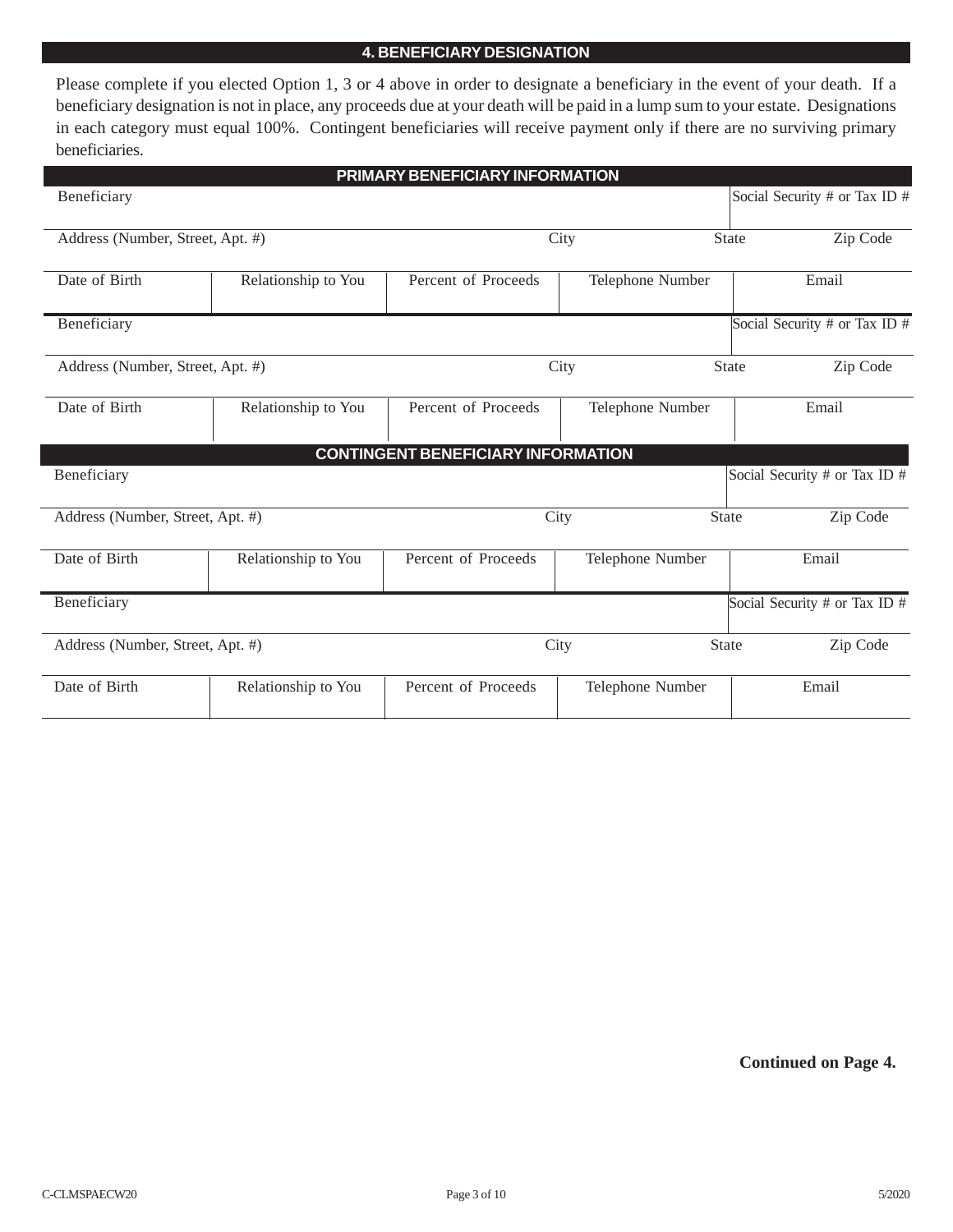## **5. TAX WITHHOLDING ELECTION**

## **Instructions - please read before making your tax withholding election below.**

- The taxable portion of your distribution is subject to federal (and potentially state) withholding unless you elect not to have withholding apply. If you elect not to have withholding apply, you are liable for payment of taxes on the taxable portion of your benefit payment. You may also be subject to tax penalties under the estimated tax rules if your payments of estimated tax and withholding, if any, are not adequate.
- If no federal withholding election is made below, we will default to 10% federal withholding.
- State withholding is based on your state's rules. Required state tax withholding rules will supercede any election made. No state withholding will be taken for states where withholding is not available. If no state tax election is made, no state tax will be withheld unless required by the state. If a state requires a completed state tax form for certain elections, the default state tax percentage will apply unless such form is submitted with your claim.
- Federal withholding must be elected if state withholding is elected if state withholding is elected and federal withholding is not, we will default to 10% federal withholding.
- If you are a non-U.S. person, we are required to withhold 30% unless you are a citizen of, and reside in, a country with which the United States has an income tax treaty. In order for the Company to apply a lower treaty rate, your United States Taxpayer Identification Number (TIN) must be provided on a completed and signed IRS Form W-8. If such form has not been received and all other documents necessary to settle the claim have been received, we will proceed with settlement of the claim and withhold 30%.
- You should consult with your tax advisor as to tax withholding requirements and options.
- This election remains in effect until you revoke it or give new instructions in writing.

## **Federal Withholding Election** (choose A or B below)

- A. **Do not** withhold federal income taxes.
- □ B. **Do** withhold federal income taxes at the rate of \_\_\_\_\_\_\_%. *The percentage elected must equal at least 10% of the taxable portion of your distribution. If the amount requested is less than 10% of the taxable portion of your distribution, we will withhold 10%.*

## **State Withholding Election** (if applicable) (choose A, B or C below)

Beneficiary's State of Residence:

- A. **Do not** withhold state income taxes unless required by law.
- B. **Do** withhold state income taxes at the applicable rate.
- **C.** Do withhold state income taxes at the following rate or dollar amount (choose one only): \_\_\_\_\_\_\_\_% or \$

## **6. LOST POLICY CERTIFICATION**

By my signature on page 5 of this form, I certify that, unless I am eligible to and have elected to continue the contract in Section 3 above, any annuity contract listed on this form which is not returned with this form has been lost or destroyed. I also certify that no persons, corporations, or associations have any claim or interest in said contract(s) by virtue of sale, assignment, gift, or pledge thereof, or otherwise. I agree that should said contract(s) be found or come into my possession, I will immediately return it to the insurer. I hereby release the insurer from any obligation under this contract(s) and will hold insurer harmless from all loss or injury which may result from its payment of the death benefit proceeds of the contract(s) to me.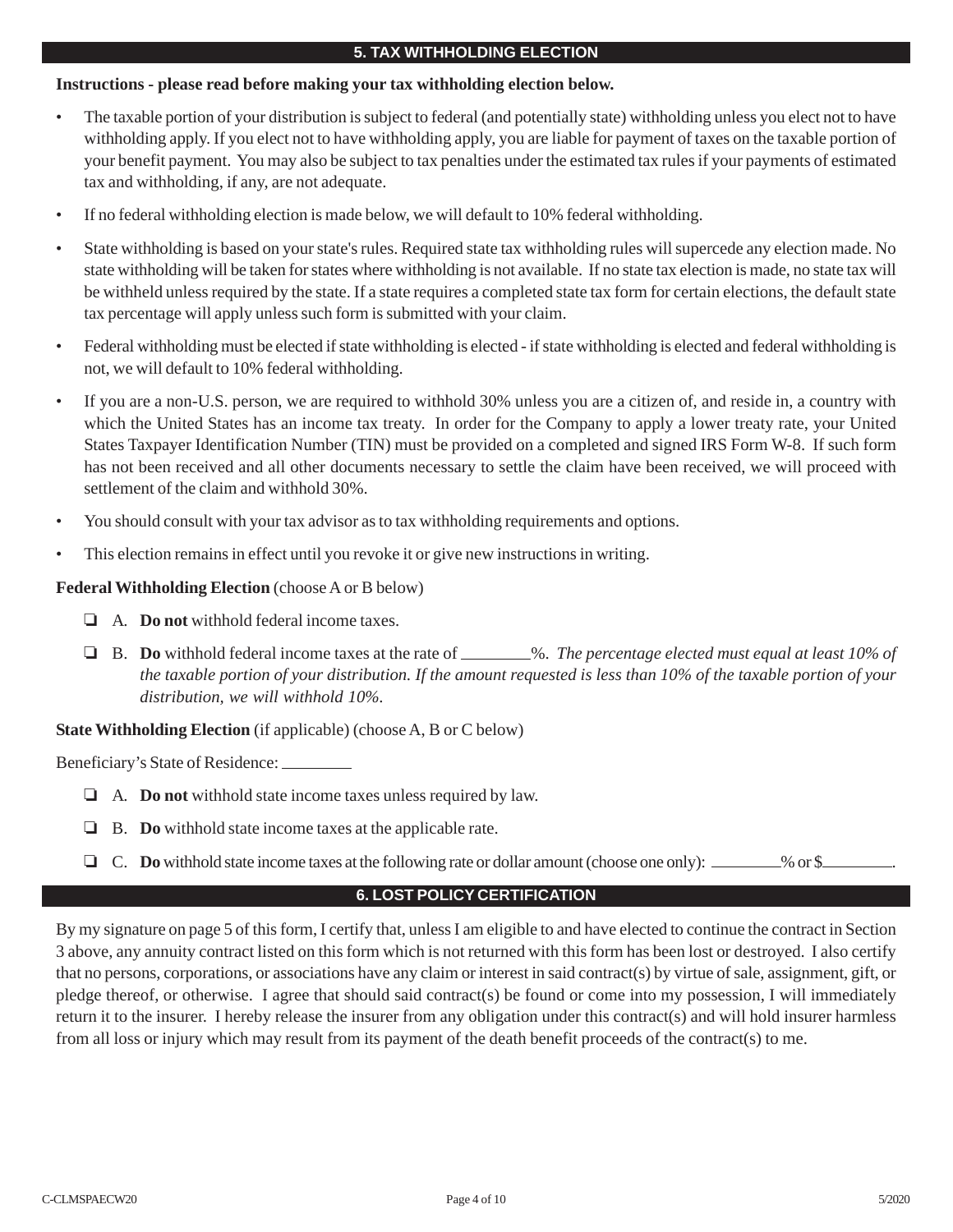## **7. ACKNOWLEDGMENT AND CERTIFICATIONS**

I have read this Claim Form, the Description of Annuity Death Benefit Options, the State Fraud Warnings and other enclosed forms. By signing below, I certify that the information I have provided with this form is complete and true. I understand that the Company does not provide tax advice and that I should consult my tax advisor regarding any tax consequences associated with this claim. I shall not bring a claim against the Company or its affiliates or its or their employees, officers, directors or agents arising out of information provided herein or tax consequences resulting from the death benefit election requested herein.

## **W-9 CERTIFICATION**

If you are requesting payments as a U.S. person, the IRS requires you to agree to the following statements. If you are not a U.S. person, please contact us for the appropriate form.

Under penalties of perjury, I certify that:

- 1. The number shown on this form is my correct taxpayer identification number (TIN), or I am waiting for a number to be issued to me, **and**
- 2. I am not subject to backup withholding because:
	- a. I am exempt from backup withholding, or
	- b. I have not been notified by the Internal Revenue Service (IRS) that I am subject to backup withholding as a result of a failure to report all interest or dividends, or
	- c. the IRS has notified me that I am no longer subject to backup withholding, **and**
- 3. I am a U.S. citizen or U.S. person (including a U.S. resident alien); **and**
- 4. I am not subject to FATCA reporting because I am a U.S. person and the account is located within the United States.

**Certification instructions.** Please strike any incorrect items above. You must cross out item 2 above if you have been notified by the IRS that you are currently subject to backup withholding because you have failed to report all interest or dividends on your tax return.

## **The IRS does not require your consent to any provision of this document other than the certifications required to avoid backup withholding.**

I acknowledge that I have read the attached State Fraud Warning Notices. **Residents of NY:** Any person who knowingly and with intent to defraud any insurance company or any other person files an application for insurance or statement of claim containing any materially false information, or conceals for the purpose of misleading, information concerning any fact material thereto, commits a fraudulent insurance act, which is a crime and shall also be subject to a civil penalty not to exceed five thousand dollars and the stated value of claim for each such violation.

**X X** Signature of **Claimant** Signature of **Witness**

Name of **Claimant** (Please Print) Address of **Witness** 

Date City, State, Zip

Title (e.g. Trustee, Guardian, Executor, Power of Attorney)

**If Beneficiary is a Trust or other Entity, continued on Page 6.**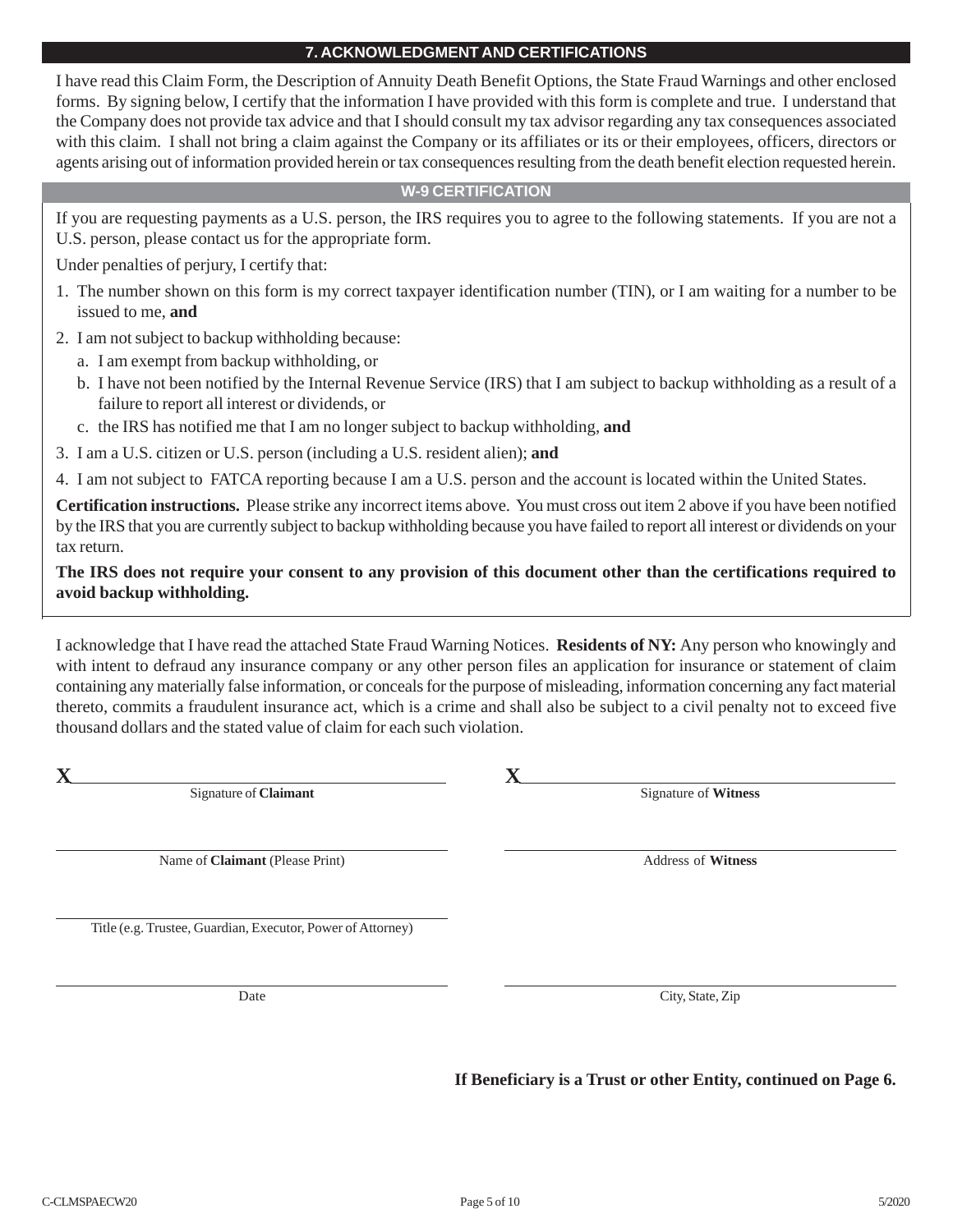|                  |              | 8. ENTITY BENEFICIARY CERTIFICATION                                                             |                                                                                                                                                                                                                                                                 |                         |              |
|------------------|--------------|-------------------------------------------------------------------------------------------------|-----------------------------------------------------------------------------------------------------------------------------------------------------------------------------------------------------------------------------------------------------------------|-------------------------|--------------|
|                  |              | <b>Complete ONLY if Beneficiary is a Trust or other Entity.</b>                                 |                                                                                                                                                                                                                                                                 |                         |              |
| Entity is a:     | $\Box$ Trust | $\Box$ Corporation                                                                              |                                                                                                                                                                                                                                                                 |                         |              |
|                  |              | $\Box$ Check if this is not a U.S. Entity (if this box checked, the W8-BEN-E is required).      |                                                                                                                                                                                                                                                                 |                         |              |
| If a Trust:      |              |                                                                                                 |                                                                                                                                                                                                                                                                 |                         |              |
|                  |              |                                                                                                 |                                                                                                                                                                                                                                                                 |                         |              |
|                  |              | person who is at least $37\frac{1}{2}$ years younger than the grantor.)                         | $\Box$ Please check here if one or more of the beneficiaries of the trust is considered a "skip person" as defined by the Internal<br>Revenue Code. (A "skip person" is a person who is two or more generations below the grantor of the trust or an unrelated  |                         |              |
| tive Agreement." |              |                                                                                                 | The document and/or agreement creating and/or organizing the above entity, if applicable, is referred to herein as the "Opera-                                                                                                                                  |                         |              |
|                  |              | Does the Operative Agreement authorize more than one individual to act on behalf of the entity? |                                                                                                                                                                                                                                                                 | $\Box$ Yes (list below) | $\square$ No |
|                  |              |                                                                                                 |                                                                                                                                                                                                                                                                 |                         |              |
|                  |              |                                                                                                 |                                                                                                                                                                                                                                                                 |                         |              |
|                  |              | $Trustee(s)$ ? (This question does not apply to corporations.)                                  | If there is more than one Authorized Individual/Trustee named in the Operative Agreement, does the Operative Agreement<br>expressly provide that each such person can act individually and without the consent of other Authorized Individual(s)/<br>$\Box$ Yes | $\Box$ No               | $\Box$ N/A   |
|                  |              |                                                                                                 | If "No," the signatures of all Trustee(s) are required to claim a death benefit under the annuity.                                                                                                                                                              |                         |              |
|                  |              |                                                                                                 | By signing this Annuity Claim form, the Authorized Individual(s)/Trustee(s) whose signature(s) appear below represent,                                                                                                                                          |                         |              |

warrant and certify that the representations made in this certificate are true, complete and accurate, that the Entity is active and in compliance with state and federal laws, and that the Operative Agreement has not been revoked, modified or amended in any manner which would cause the representations contained herein to be inaccurate.

The Company will rely on this Certification and will not be held liable for any act taken by it pursuant to and in reliance on this Certification unless and until it receives a written amendment regarding the Operative Agreement, written notice of change in Authorized Individual(s)/Trustee(s), written notice of any events affecting the powers of the Authorized Individual(s)/Trustee(s) indicated above or of any other changes in the representations made herein. The Authorized Individual(s)/Trustee(s) agree to send written notice promptly to the Company of the same.

The Authorized Individual(s)/Trustee(s) hereby agree, on behalf of themselves and the entity which they represent, to jointly and severally indemnify the Company and its affiliates, and each of their officers, directors, employees, and agents from, and hold such persons harmless against, any claims, losses, judgments, surcharges, settlement amounts, or other liabilities or costs of defense or settlement (including attorneys' fees) arising out of or related to any actual or alleged negligent, improper or unsuitable acts or omissions taken by the Company upon the instruction of such Authorized Individual(s)/Trustee(s) in connection with the annuity contract and this claim. This indemnification is made by the Authorized Individual(s)/Trustee(s) both in their capacities as Authorized Individual(s)/Trustee(s) for the Entity and in their individual capacities, and shall not be limited by the Authorized Individual(s)/Trustee(s) provision to the Company of independent documentation concerning the representations made herein.

## **This section must be signed in order for the claim to be processed.**

| Authorized Individual/Trustee Signature | Capacity | Date |
|-----------------------------------------|----------|------|
| Authorized Individual/Trustee Signature | Capacity | Date |

*Please use a separate sheet to add any additional names and signatures as may be required.*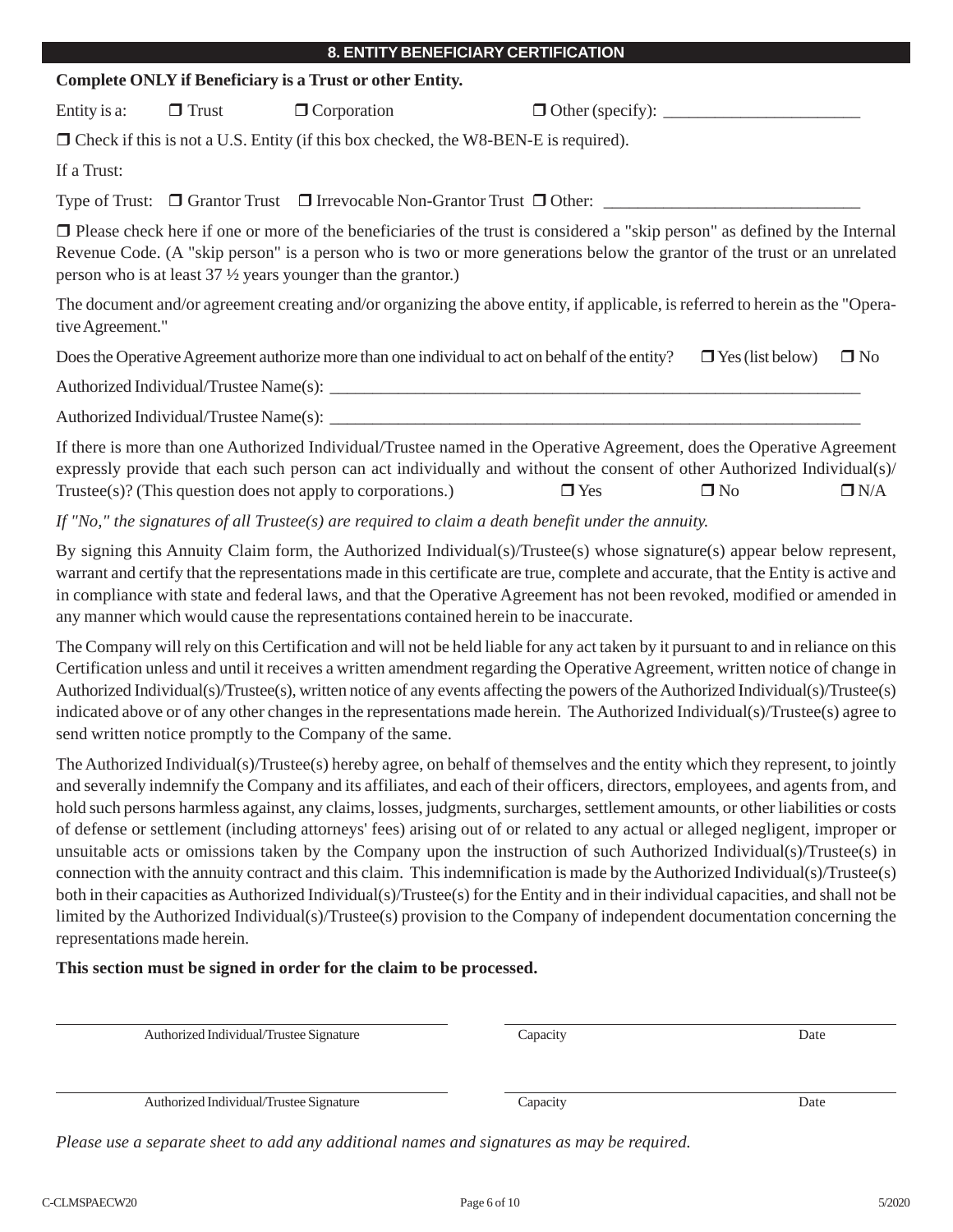## **9. DESCRIPTION OF ANNUITY DEATH BENEFIT OPTIONS**

The following summarizes options available to a beneficiary entitled to a death benefit under an annuity contract. Consider these options carefully, as your election cannot be changed once the claim is processed. Death benefit distributions under an annuity contract have tax consequences – please consult your tax advisor before making an election.

**Option 1 Continuation of the Contract as Owner (available only for surviving spouse who is sole primary beneficiary).** In lieu of receiving a distribution of a death benefit, a surviving spouse under federal tax law who is the sole primary beneficiary of an annuity contract may elect instead to continue the annuity contract as the Owner, with the ability to exercise all ownership rights. Future withdrawals will be subject to any applicable withdrawal charge or MVA in the contract and also will be subject to any applicable taxes, including the 10% tax penalty for withdrawals prior to age 59 ½. For IRAs, any RMD amount in the year of death will be based on the age of the original owner (the owner as of January 1st in the year of death); going forward, in all future years, the RMD amount will be based on the surviving spouse as new owner. *Note: In certain contracts, if the decedent's surviving spouse is a joint owner, he or she will be considered the sole primary beneficiary and as such can exercise this or other options listed below.*

**Option 2 Immediate Lump Sum Payment.** We will pay the claim amount in a single check payable to you. The taxable portion of the payment is reported as taxable income in the year the check is issued.

**Option 3 Payment Deferral of up to 5 Years.** This option allows you to delay distribution of the proceeds for up to 5 years. Funds will earn interest until distributed. Subject to minimum withdrawal requirements, you may withdraw all or part of the funds at any time. Tax penalties for early withdrawals do not apply. Gain or interest will be distributed first as withdrawals are taken. Any amount distributed, if taxable, will be reported to the IRS and to you on a form 1099-R for the calendar year in which the money was distributed. At the 5th anniversary of the owner's death (December 31st of the year following the 5th anniversary of the owner's death for IRAs), we will automatically distribute any remaining proceeds in a lump sum to you, or, if you are deceased, to your designated beneficiary or otherwise to your estate. If you elect this option, we will mail you a Supplemental Contract setting forth the terms. *This option is not available for IRAs if the owner had reached the Required Beginning Date for RMDs.*

**Option 4 Payments Over Your Lifetime.** This option allows you to schedule certain minimum distributions over your lifetime based on your life expectancy. These distributions must be taken at least annually and must begin by the first anniversary of the decedent's death (or by December 31st following the year of death for IRAs). Subject to minimum withdrawal requirements, you may take withdrawals beyond the required distributions. Tax penalties for early withdrawals do not apply. Any amount distributed, if taxable, will be reported to the IRS and to you on a form 1099-R for the calendar year in which the money was distributed. Upon your death, your designated beneficiary may elect to continue to receive the minimum distributions (based on your life expectancy) or a commuted lump sum; otherwise a commuted lump sum will be paid to your estate. If you elect this option, we will mail you a Supplemental Contract setting forth the terms. **For deaths occurring on or after January 1, 2020, this period is limited to 10 years for non-spouse beneficiaries, unless one of the limited exceptions under the tax laws applies; in such cases, any value remaining in the 10th year will be commuted to pay out the balance.** *This option is not available if: (a) the beneficiary is not a Natural Person; (b) after the first anniversary of the decedent's date of death (December 31st of the year following the owner's death for IRAs); or (c) for claim benefits less than \$5,000. Per IRC Sec. 72(h), this option must be chosen within 60 days of our receipt of acceptable proof of death and your completed claimant's statement to avoid being subject to the same taxes as a lump sum payment election.*

**Option 5 Other Deferred Payment Options.** Proceeds are distributed in the form of guaranteed payments. Common options are summarized briefly below. If you wish to elect one of these options, you will need to contact us for a Deferred Payment Election form.

*Not available if claimant is not a Natural Person. Payment must start by 1st anniversary of the decedent's death (December 31st of the year following death for IRAs). Per IRC Sec. 72(h), this option must be chosen within 60 days of our receipt of acceptable proof of death and your completed claimant's statement to avoid being subject to the same taxes as a lump sum payment election. Not all options will satisfy required distribution rules under IRC Sec. 72(s) and Sec. 401(a)(9). Please consult a tax advisor as to tax implications and restrictions applicable to your individual circumstances with respect to any of these options you are considering.*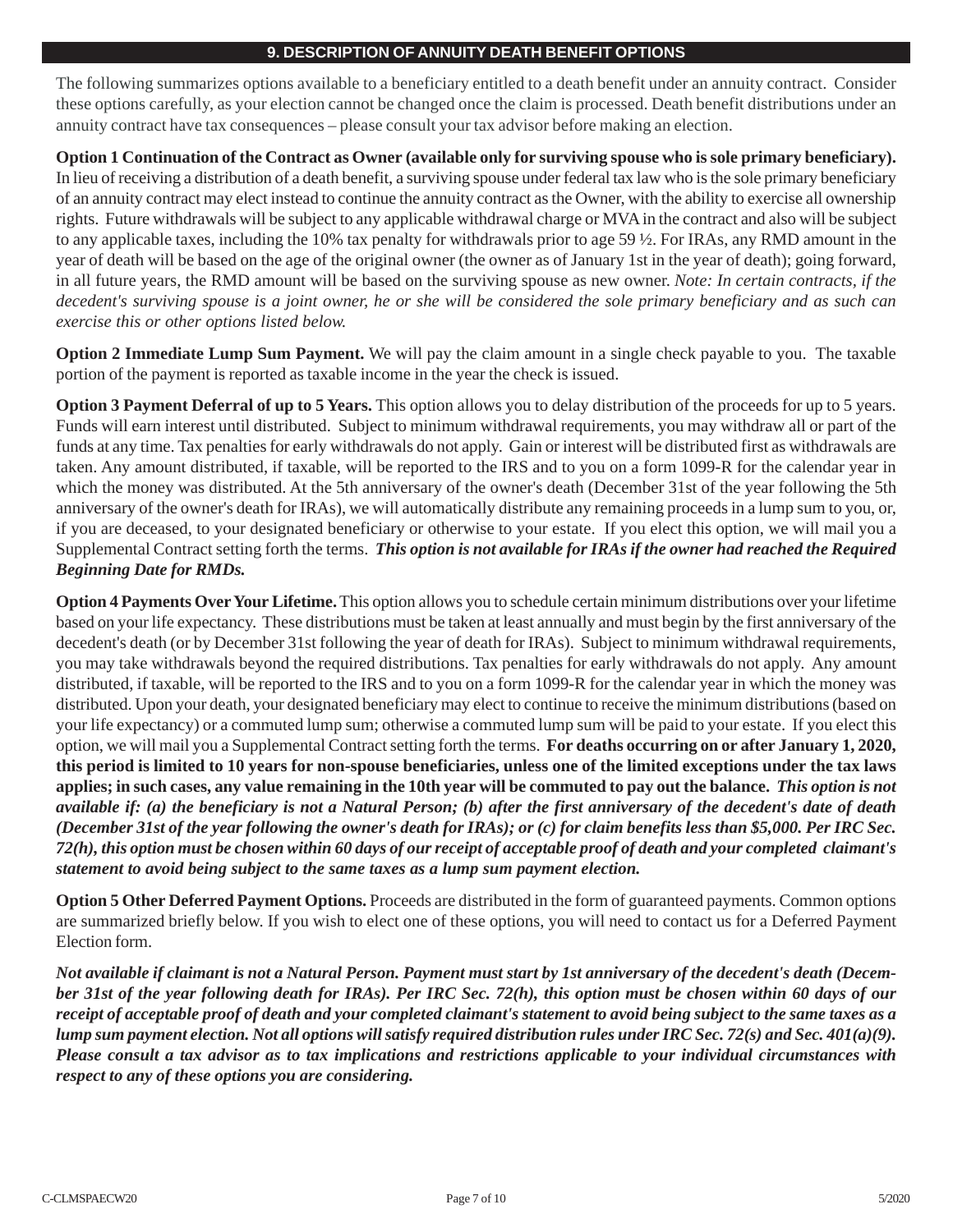## **9. DESCRIPTION OF ANNUITY DEATH BENEFIT OPTIONS (CONTINUED)**

- **• Fixed Amount.** Payments will be made in equal amounts of not less than 5% per year of the amount applied to this Payment Option for a period of not less than 10 years and not more than 30 years, which period may not exceed your life expectancy. In the event of your death prior to the funds being exhausted, your designated beneficiary may elect to receive the remaining payments or to receive the commuted value of the remaining payments in a lump sum.
- **• Fixed Period.** Payments will be made for a fixed number of years (not to exceed your life expectancy) in equal monthly, quarterly, semiannual or annual amounts in accordance with Payment Option Table in the annuity contract. In the event of your death prior to the end of the Fixed Period, your designated beneficiary may elect to receive payments for the remainder of the Fixed Period or to receive the commuted value of the remaining payments in a lump sum.
- **• Life Income With Period Certain (10, 15 or 20 years).** Payments of a monthly income based on your sex and age on the due date of the first payment will be made for the longer of: (1) your lifetime, or (2) the elected period certain. If you should die before the expiration of the period certain, your designated beneficiary may elect to continue receiving the payments or a commuted lump sum. Age restrictions may apply.
- **• Single Premium Annuity.** You may elect to purchase any single premium immediate annuity currently offered by the Company.

**Option 6 Transfer.** Allows funds to be moved directly to another eligible account, subject to a signed letter of acceptance. *This option must be chosen within 60 days from our receipt of acceptable proof of death and your completed claimant's statement.*

Mail forms to:

SBLI USA Life Insurance Company, Inc. S.USA Life Insurance Company, Inc. Shenandoah Life Insurance Company P.O. Box 12847 P.O. Box 12847 P.O. Box 12847 Roanoke, VA 24029 Roanoke, VA 24029 Roanoke, VA 24029 1-877-725-4872 1-866-787-2123 1-800-848-5433, ext. 62059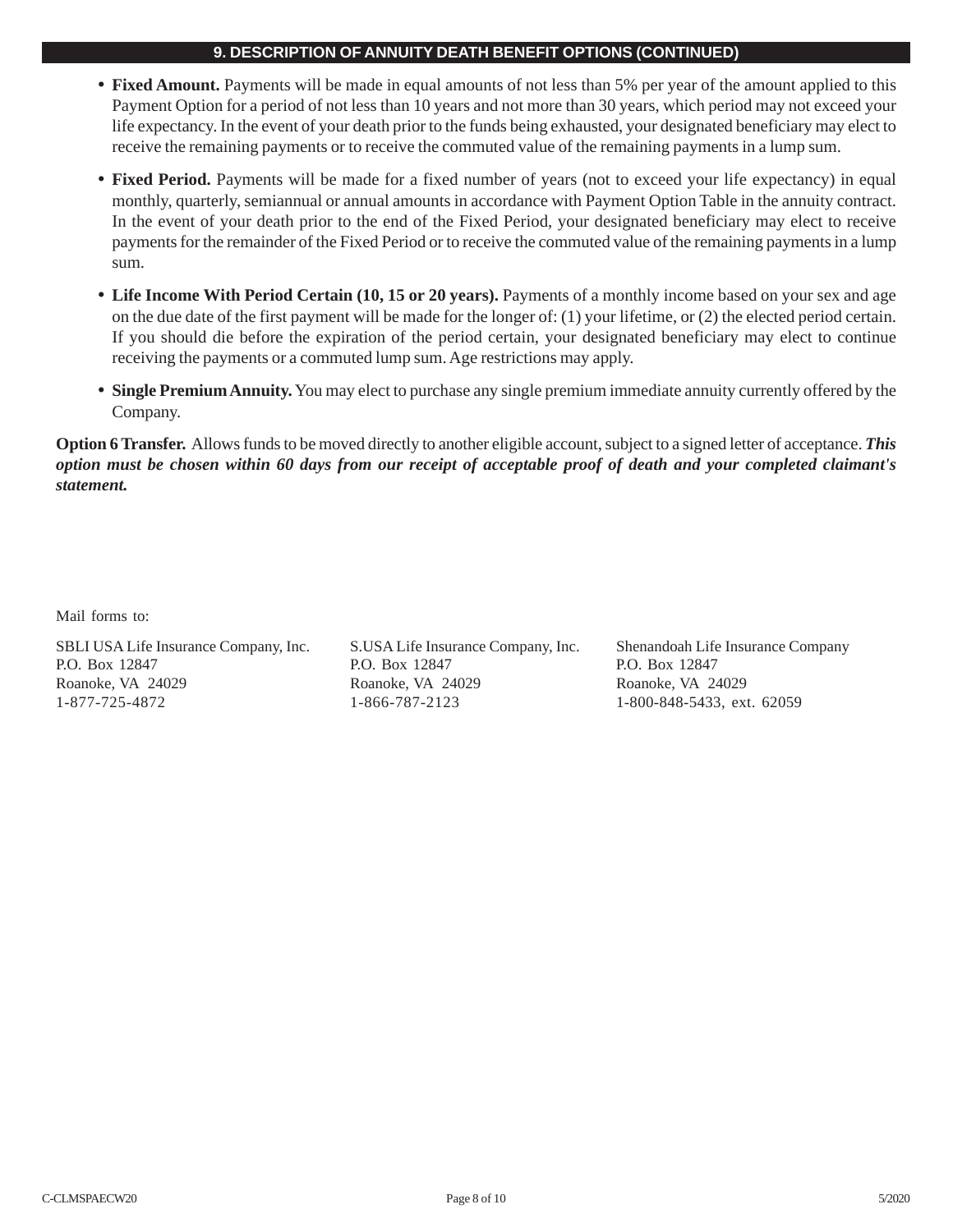## *For your protection, some states' laws require that we provide you with the following statements.*

### **General Fraud Warning:**

Any person who knowingly presents a false or fraudulent claim for payment of a loss or benefit or knowingly presents false information in an application for insurance may be guilty of a criminal offense and subject to penalties under state law.

### **Alabama Fraud Warning:**

Any person who knowingly presents a false or fraudulent claim for payment of a loss or benefit or who knowingly presents false information in an application for insurance is guilty of a crime and may be subject to restitution fines or confinement in prison, or any combination thereof.

## **Alaska Fraud Warning:**

A person who knowingly and with intent to injure, defraud, or deceive an insurance company files a claim containing false, incomplete, or misleading information may be prosecuted under state law.

## **Arizona Fraud Warning:**

FOR YOUR PROTECTION ARIZONA LAW REQUIRES THE FOLLOWING STATEMENT TO APPEAR ON THIS FORM. ANY PERSON WHO KNOWINGLY PRESENTS A FALSE OR FRAUDULENT CLAIM FOR PAYMENT OF A LOSS IS SUBJECT TO CRIMINAL AND CIVIL PENALTIES.

## **Arkansas, District of Columbia, Louisiana, Maryland, New Mexico, Rhode Island and West Virginia Fraud Warning:**

Any person who knowingly presents a false or fraudulent claim for payment of a loss or benefit or knowingly presents false information in an application for insurance is guilty of a crime and may be subject to fines and confinement in prison.

### **California and Texas Fraud Warning:**

For your protection California and Texas law requires the following to appear on this form:

Any person who knowingly presents a false or fraudulent claim for the payment of a loss is guilty of a crime and may be subject to fines and confinement in state prison.

### **Colorado Fraud Warning:**

It is unlawful to knowingly provide false, incomplete, or misleading facts or information to an insurance company for the purpose of defrauding or attempting to defraud the company. Penalties may include imprisonment, fines, denial of insurance, and civil damages. Any insurance company or agent of an insurance company who knowingly provides false, incomplete, or misleading facts or information to a policyholder or claimant for the purpose of defrauding or attempting to defraud the policyholder or claimant with regard to a settlement or award payable from insurance proceeds shall be reported to the Colorado Division of Insurance within the Department of Regulatory Agencies.

### **Delaware and Idaho Fraud Warning:**

Any person who knowingly, and with intent to injure, defraud or deceive any insurer, files a statement or claim containing false, incomplete or misleading information is guilty of a felony.

### **Florida Fraud Warning:**

Any person who knowingly and with intent to injure, defraud or deceive any insurer files a statement of claim or an application containing any false, incomplete or misleading information is guilty of a felony in the third degree.

### **Hawaii Fraud Warning:**

For your protection, Hawaii law requires you to be informed that presenting a fraudulent claim for payment of a loss or benefit is a crime punishable by fines or imprisonment, or both.

### **Indiana Fraud Warning:**

A person who knowingly and with intent to defraud an insurer files a statement of claim containing any false, incomplete, or misleading information commits a felony.

## **Kentucky Fraud Warning:**

Any person who knowingly and with intent to defraud any insurance company or other person files a statement of claim containing any materially false information or conceals for the purpose of misleading, information concerning any fact material thereto commits a fraudulent insurance act, which is a crime.